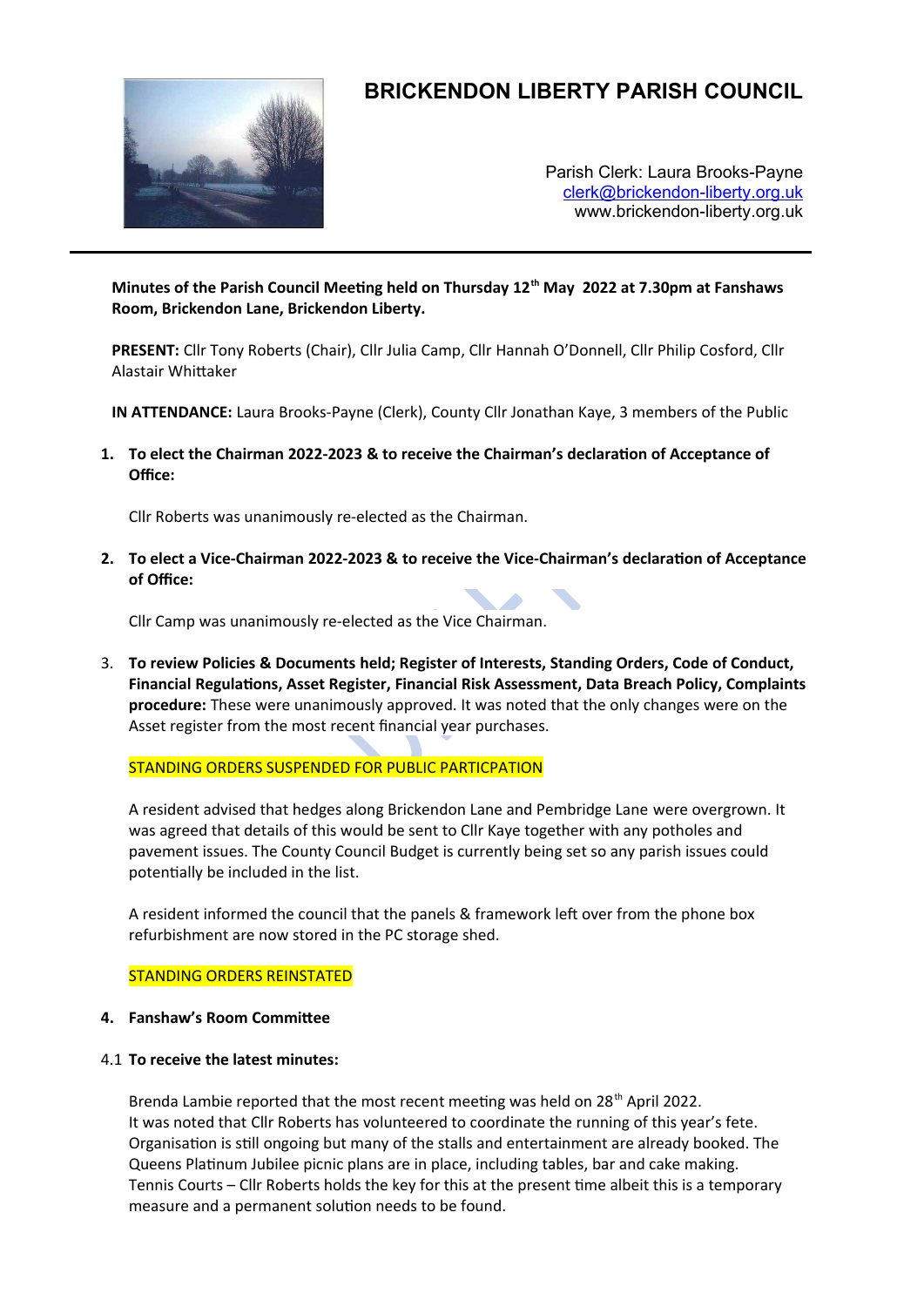## **5. To receive a report on incidents of local crime:**

The Clerk had received the latest crime figures from March which again are quite low. Within a mile radius of the following postcodes; SG13 8PB – 5 crimes reported; 1 burglary, 3 thefts & 1 violence and sexual offence SG13 8QJ – zero crimes reported EN10 7QA – 1 crime reported of violence and sexual offence

6. **To receive an update on consultation re: Neighbourhood Plan**: Cllr Roberts reported that a meeting had been arranged which unfortunately had to be cancelled. Another meeting will be arranged.

# **7. PLANNING**

7.1 **To receive the latest planning report & discuss applications:** The Clerk had circulated the latest planning summary. The recent decisions were briefly discussed.

7.2 **To discuss recent applications, any new planning enforcements & progress on any which are outstanding**: It was noted that the Appeal to the Secretary of State for the static caravan site at the bottom of Fanshaws Lane (20/00035/REFUSE) has recently been dismissed by the inspector. The inspector has given 16 months for the site to be cleared and reinstated. Other enforcement issues requiring to be followed up include – stabling next to Hacketts in Brickendon Lane, Enforcement case E/21/0165/ENF (Hedgerows) On Pembridge Lane and Eden House, Fanshaws Lane.

## **8. TRANSPORT & HIGHWAYS**

#### 8.1 **To discuss and report on any issues arising:**

Cllr Camp reported that there will be a road closure on Monks Green from 19-21<sup>st</sup> May. Cllr Roberts advised that the PC will do a parish wide survey of problem potholes and overgrown hedges and report this to Cllr Kaye.

#### **9. ENVIRONMENT**

# 9.1 **To update on the PC registering for ownership of Brickendon Lane village verges:**

Cllr Roberts informed the PC that if they take on any verge ownership, the PC would have the responsibility of cutting the grass and maintenance of the area. It was agreed that this was not an issue and Cllr Roberts will progress the matter further.

#### 9.2 **To update on progress relating to extending the path to the station:**

Cllr Roberts will send Cllrs the required information and progress the matter.

#### 9.3 **To update on speeding mitigation measures:**

Cllr Roberts reminded Cllrs of where the PC are with the issue. It was discussed and generally felt that the 20's Plenty scheme may not be that effective. Cllr Camp advised that there is currently a drive safe campaign which requires 10 signatures to be forwarded to the Police & Crime Commissioner to enable the Parish to undertake a speed survey. Cllr Roberts suggested that the PC could gauge resident opinions on speeding matters at the upcoming Jubilee event and also at the September fete. The question will also be put on the website and in the Newsletter.